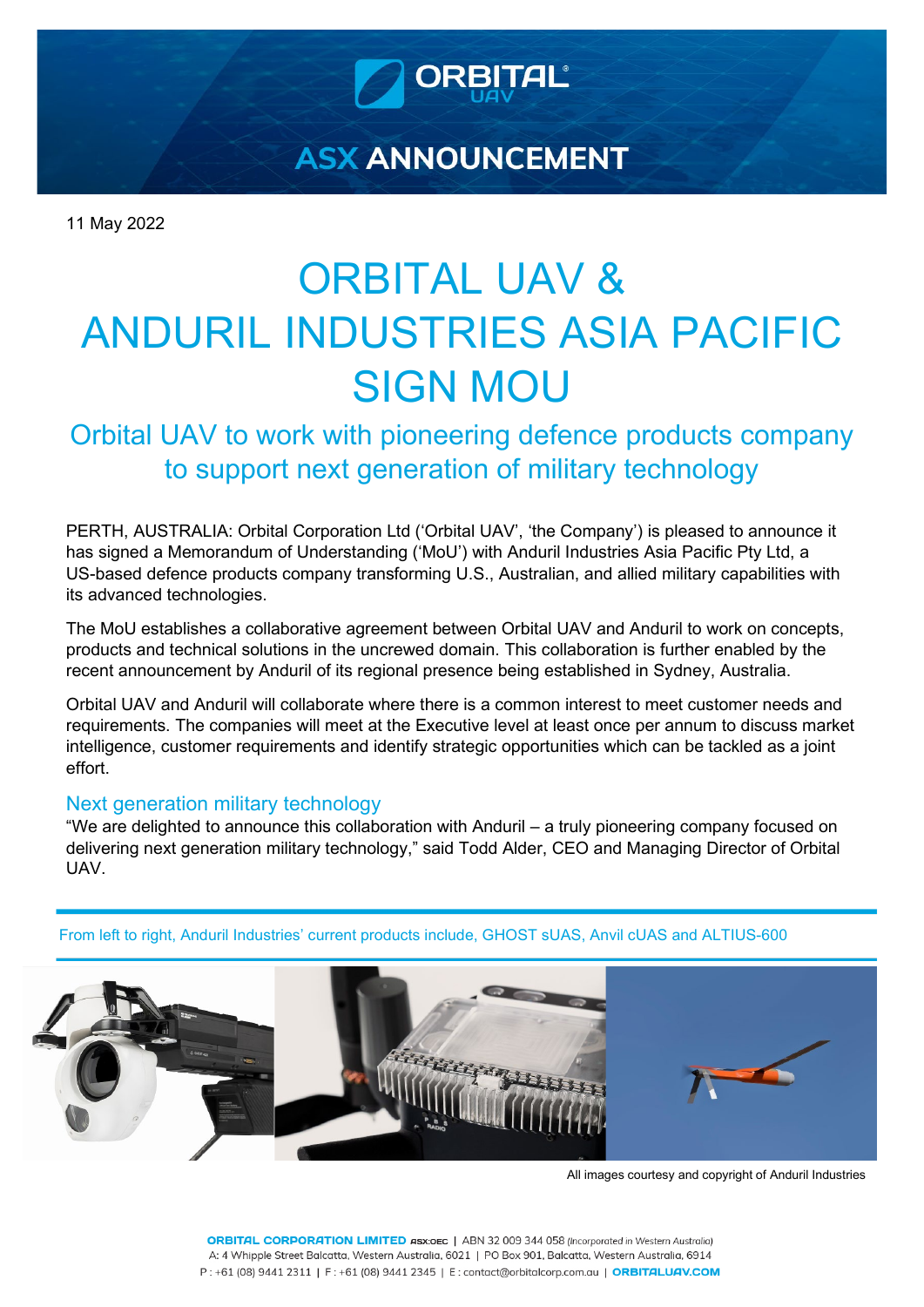

"The MoU represents an opportunity to demonstrate not only our superior heavy fuel engine capability but supports Orbital UAV to take the first steps toward building a long-term partnership to support Anduril's growing portfolio of hardware and software products," said Mr Alder.

Anduril was founded in 2017 by Palmer Luckey, designer of the Oculus Rift and Founder of Oculus VR. With expertise in artificial intelligence ('AI'), robotics, advanced sensors, secure networking, aerospace, virtual reality technology, aircraft modelling and simulation, the company is seeking to transform allied defence capabilities by fusing AI with the latest hardware advancements.

The company recently secured a contract worth almost US\$1 billion with U.S. Special Operations Command (SOCOM). The contract will see Anduril support SOCOM's counter uncrewed systems efforts as a Systems Integration Partner<sup>1</sup>. Additionally, Anduril recently announced their business is expanding to Australia and that they are now operational in Sydney, ready to support the Australian Defence Force and other customers in the Asia Pacific Region.

## Best-in-class heavy fuel partner

"Orbital UAV's proven technologies and established expertise in the aerospace industry with their foundation in engine design and manufacturing has the potential to support Anduril's current UAS programs and our commitment to building cutting-edge technology at speed," said Executive Chairman and CEO Anduril Australia & Asia Pacific, David Goodrich OAM.

"Unlike most defence companies, we don't wait for our customers to tell us what they need. We identify problems, privately fund R&D and sell finished products off the shelf. Orbital has a desire to diversify and understands the need to project and develop systems ahead of customer demand. We look forward to a long collaborative relationship with Orbital, both in the United States and Australia," said Mr Goodrich.

Los Angeles-based Anduril toured Orbital UAV's Hood River facility in December 2021. With the MoU now confirmed, Orbital UAV will deliver to Anduril a test engine for evaluation in the second quarter of 2022.

<sup>1</sup> *[US Special Operations Command picks Anduril to lead counter-drone integration work in \\$1B deal](https://www.defensenews.com/unmanned/2022/01/24/us-special-operations-command-picks-anduril-to-lead-counter-drone-integration-work-in-1b-deal/)*, via Defense News

-ENDS-

## **CONTACTS**

**CEO & Managing Director Communications Manager Tel:** +61 8 9441 2311 **Tel**: +61 8 9441 2165 **Email:** [contact@orbitalcorp.com.au](mailto:contact@orbitalcorp.com.au) **Email:** [idonabie@orbitalcorp.com.au](mailto:idonabie@orbitalcorp.com.au)

Announcement authorised by: For further information, contact:

## **Todd Alder Ian Donabie**

#### About Anduril Industries

Anduril Industries is on a mission to transform U.S. and allied military capabilities with advanced technology. By bringing the expertise, technology, and business model of the 21st century's most innovative companies to the defence industry, Anduril is changing how military systems are designed, built and sold. Anduril's family of systems is powered by Lattice OS, an AI-powered operating system that turns thousands of data streams into a realtime, 3D command and control centre. As the world enters an era of strategic competition, Anduril is committed to bringing cutting-edge AI, computer vision, sensor fusion, and networking technology to the military in months, not years. For more information, visi[t www.anduril.com](http://www.anduril.com/)

#### About Orbital UAV

Orbital UAV provides integrated propulsion systems and flight critical components for tactical uncrewed aerial vehicles (UAVs). Our design thinking and patented technology enable us to meet the long endurance and high reliability requirements of the UAV market. We have offices in Australia and the United States to serve our prestigious client base.